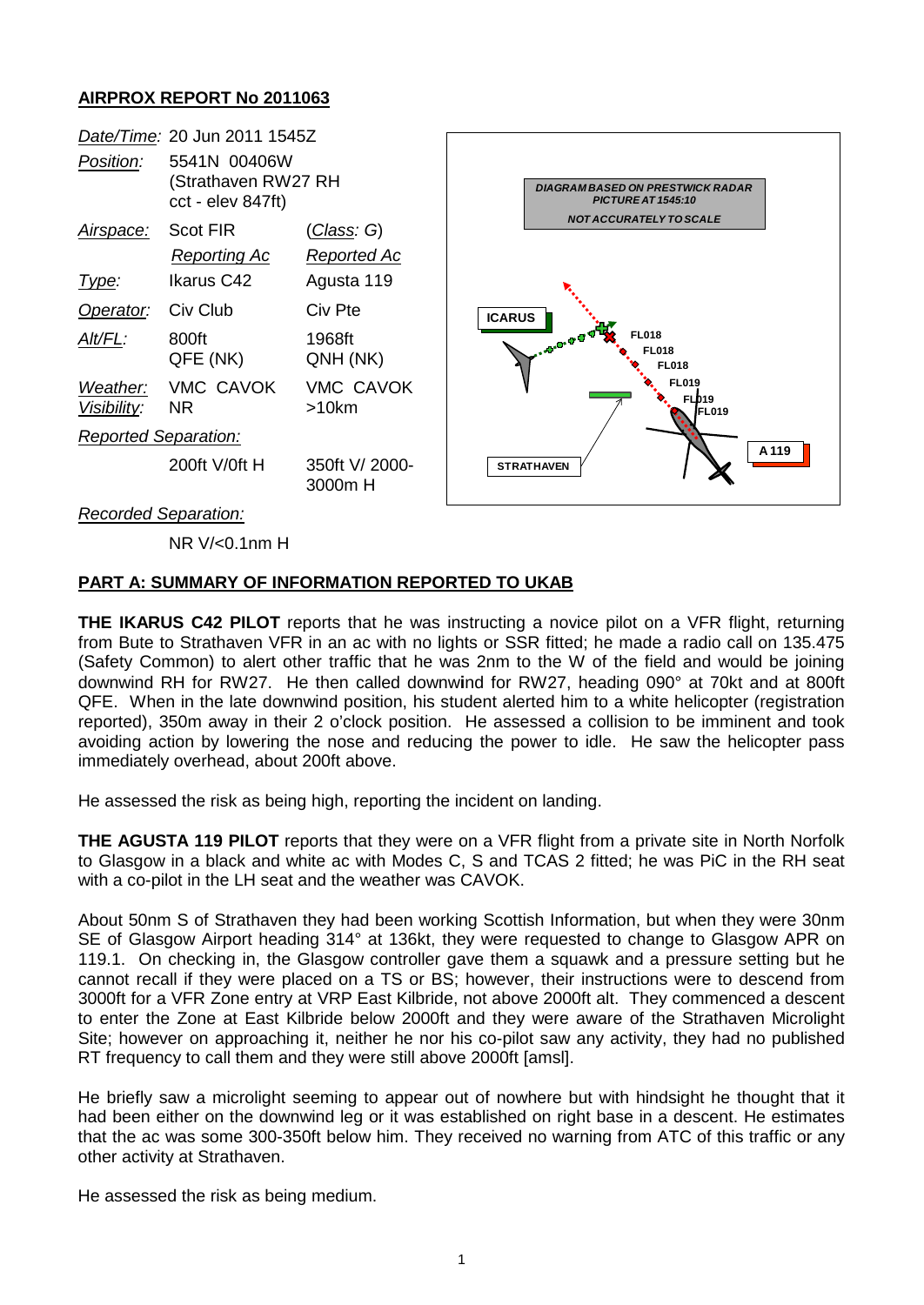From a later telephone call to the club he understands that they were using RW27 with RH circuits. On further checking he determined that the aerodrome elev is 847ft and their circuit height is 1000ft. He also understands from the club that the ac had no form of transponder, so it would not have been displayed on their TCAS.

He retrieved the flight data from their moving map display and enclosed a copy.

On viewing the route recording he thought that they might just have flown over or near the NE corner of the aerodrome at an alt of 2000ft.

[UKAB Note (1); The route data recorder shows the ac passing 1.6km to the E of the centre of the Airfield (over the W edge of Strathaven town at 1968ft amsl, tracking 314°).

**ATSI** reports that the Airprox took place in Class G uncontrolled airspace between an Ikarus C42 Microlight (M'light) and an Augusta A119 Koala helicopter (A119).

The M'light was operating in the vicinity of the grass strips at Strathaven after a flight from Bute and was maintaining a watch/broadcasting its intentions on Safetycom, 135.475 MHz (unrecorded). The ac was not in receipt of an ATS. The M'light was not fitted with a transponder.

The A119 had departed from a private site at Binham, Norfolk and was in contact with Glasgow APR on 119.1 MHz in receipt of a BS while inbound VFR. Glasgow ATC was unaware of the Airprox and, having been notified of the incident, filed a unit report with ATSI in retrospect.

ATSI had access to the following in the course of its investigation:

M'light and A119 pilots' reports, recording of frequency 119.1 MHz, recorded area surveillance, CAP493 and the UK AIP.

The METAR for Glasgow was:

EGPF 201550Z 28007KT 240V330 9999 FEW030 SCT040 17/09 Q1009=.

UK AIP ENR 1-1-5-9 (17 Dec 09) states:

'Those Microlight Flying Sites where flying is known to take place are listed at ENR 5.5 and are regarded as aerodromes. Sites are listed primarily as hazards to other airspace users…'

Strathaven is notified as a Microlight site (ENR 5.5) and is annotated on ICAO Aeronautical Charts 1:500,000 and 1:250,000 (AIS, VFR CHARTS). The circuit height (vertical limit, column 2) is not notified in the AIP or on the VFR charts.

A VFR Route Brief [\(www.ais.org.uk\)](http://www.ais.org.uk/) from EGSH (Norwich) to EGPF (Glasgow), 20 Jun 11 1230- 1800Z, VFR FL000 to FL030 does not notify Strathaven activity. NOTAMs published in accordance with ICAO standards are to cover information of a temporary nature/short term duration. This can include information concerning the presence of hazards to air navigation.

(On 12 Feb 2011 another similar Airprox occurred in the vicinity of Strathaven between a M'light and an AS355 (Airprox 2011011)).

The A119 pilot contacted Glasgow APR 1538:00, a BS was agreed and the A119 was instructed to squawk 2601. The ac was tracking in a NWly direction, at an alt of 2600ft, approximately 32nm SE of Glasgow Airport and 16nm SE of Strathaven.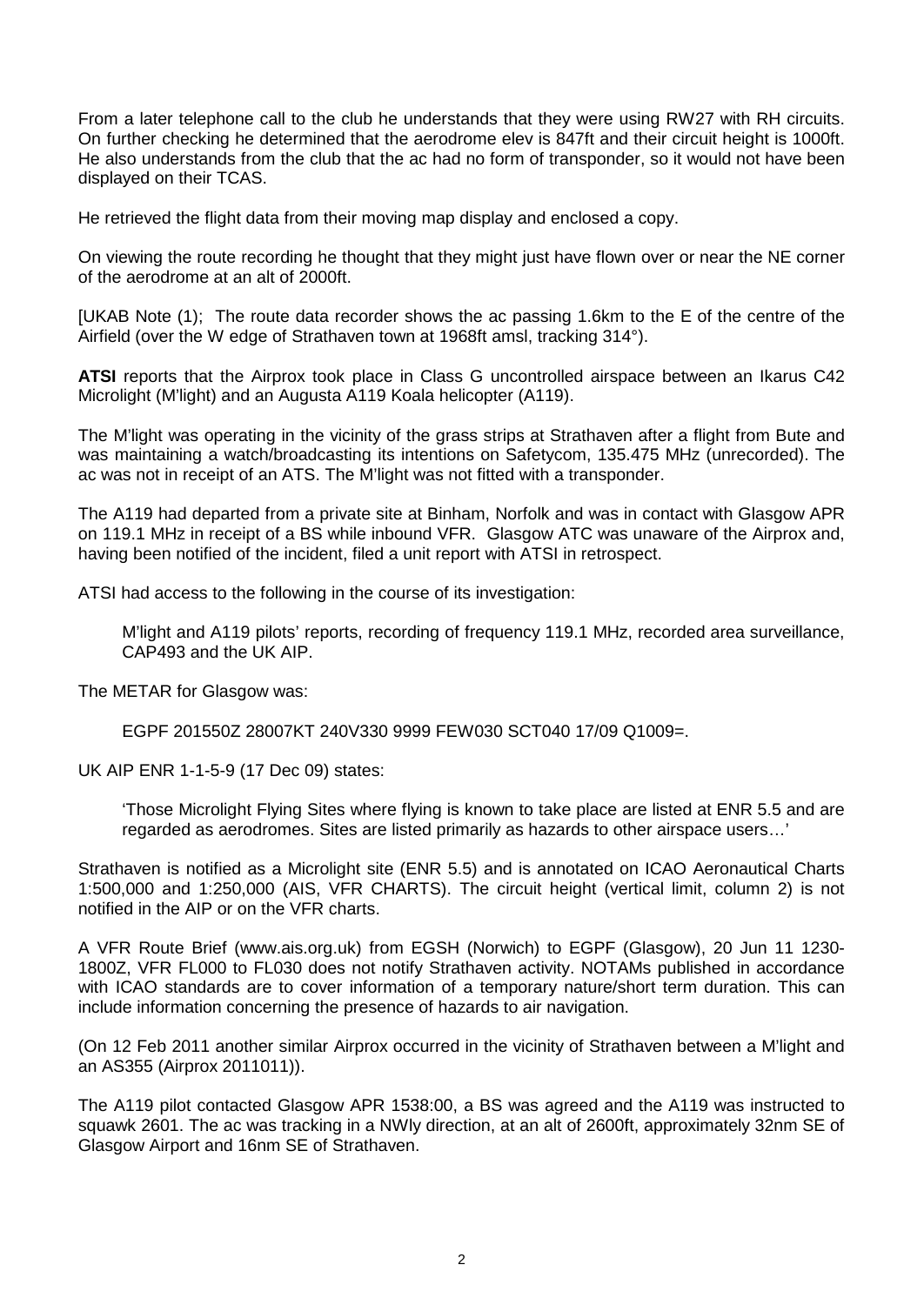Under a BS controllers may provide information useful for the safe and efficient conduct of flight. This may include general airspace activity information. The avoidance of traffic is solely the responsibility of pilots.

The Glasgow APR controller instructed the A119 to be not above alt 2000ft within the Zone.

Glasgow ATC previously reported to ATSI that the unit's surveillance does not always show local activity at Strathaven, which is 16.4nm SE of EGPF with an elevation of 847ft. Strathaven is 2.3nm outside the SE corner of the Glasgow CTR (Class D CAS, surface to alt 6000ft). The base of CAS airspace directly above Strathaven is 4500ft amsl (the Scottish TMA Class D).

The preferred radar source for Glasgow APR is their Watchman primary and Glasgow SSR (Brownfield); Kincardine and Lowther Hill are also available as required but it is not known which source the Glasgow APR controller was using at the time of the incident.

There is no requirement for Strathaven to inform Glasgow ATC when they are active and it is standard practice at Glasgow not to provide information on Strathaven activity.

The M'light, crewed by an instructor and trainee, was manoeuvring to join the aerodrome cct pattern downwind RH for RW27; the direction of circuits at Strathaven is to the N. The M'light pilot reported being late-downwind at the time of the incident and that the ac was at 800ft agl.

At 1542:09 the recorded area surveillance (Prestwick Multi Radar Tracking) showed the A119, 6.5nm SE of Strathaven, at an alt of 2100ft while an intermittent slow moving primary return can be seen WSW of Strathaven on a course towards the airfield. By 1544:00 the A119 was 2.3nm SE of Strathaven at alt 2000ft and the primary only return had manoeuvred into a crosswind position for RW27. At 1544:43, the A119 passed abeam the Strathaven RW27 final position at an (Mode C) alt of 1900ft while the primary only return was in a position downwind for RW27 and the ac were 1.5nm apart; by 1545:06 the ac were 0.3nm apart, 0.6nm N of Strathaven and the Mode C of the A119 showed 1800ft. The two radar returns then merged as the A119 continued on its NW track at 1800ft and the primary return continued on a track downwind for RW27 at Strathaven.

The A119 pilot called entering the Glasgow CTR at 1546:27 and shortly thereafter was transferred to the Glasgow TWR. There was no Airprox report given on the APR frequency.

The A119 pilot reported being aware of the Strathaven site and noted there being no published frequency. The two man crew of the A119 reported that they saw no activity in the vicinity of the site until, at the last moment, sighting the M'light as it passed approximately 300 – 350ft below them.

The primary contact observed on the Prestwick MRT was such that its characteristics indicated it to be the reporting M'light i.e. the track flown and the position of the A119 relative to the primary contact.

As the A119 approached the Glasgow Zone boundary, and in order to comply with the ATC requirement of 'not above 2000ft in the zone', the A119 descended.

The cct altitude at Strathaven is 1847ft (847ft elevation plus 1000ft height). The A119 flew less than 1nm to the NE of Strathaven at an alt of 1800ft. The M'light pilot reported being at 800ft agl. Therefore the M'light was at an altitude equivalent of 1647ft (847ft elevation plus 800ft height). By this calculation the vertical distance between the ac may have been less than that reported by both pilots.

The Airprox occurred when the A119 flew within the vicinity of Strathaven at about circuit height. The encounter was pre-disposed by several factors:

The location of Strathaven in relation to the Glasgow CTR means that traffic routing inbound from the SE beneath controlled airspace will likely pass-by the vicinity of Strathaven.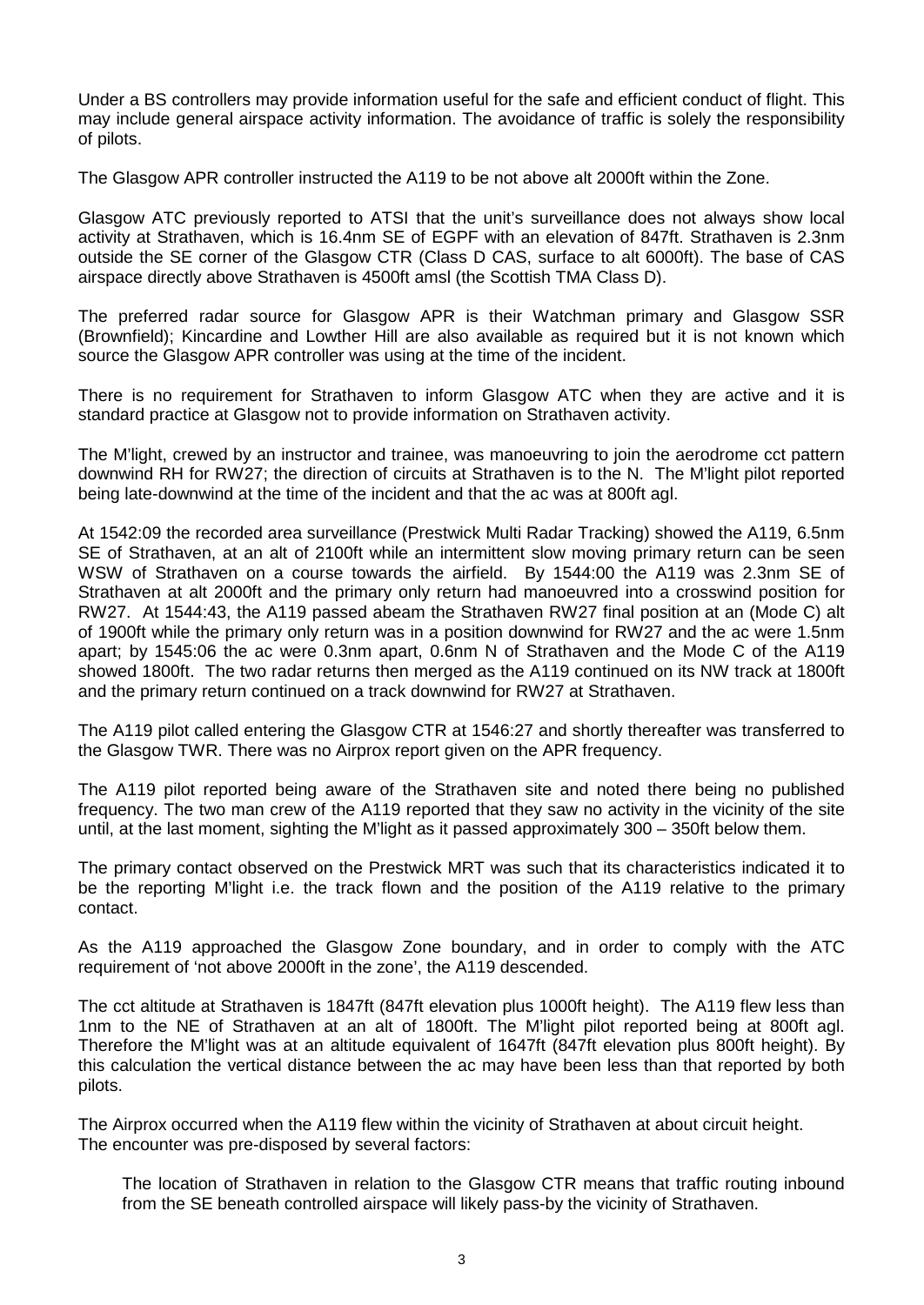The A119 had descended in order to comply with Glasgow ATC's requirement for flight within the Glasgow CTR.

Whilst Strathaven is notified in the UK AIP as a microlight site (and depicted on standard navigational maps), there is no notification of the circuit height used at the aerodrome.

Both ac were flying in uncontrolled airspace where responsibility for collision avoidance rests with the pilots. Glasgow APR had no information to suggest there was flying activity at Strathaven and was not required to provide such information. Surveillance capabilities at Glasgow are not reliable in discerning activity in the vicinity of Strathaven.

**Recommendation:** In light of this and the previous Airprox of 12 Feb 2011 the following recommendation is addressed to the Civil Aviation Authority's Aeronautical Information Management Regulation department (DAP):

The CAA should determine whether or not the entry for the Strathaven Microlight Site in the UK AIP should be amended to include details of the vertical limits of activity at the site.

## **PART B: SUMMARY OF THE BOARD'S DISCUSSIONS**

Information available included reports from the pilots of both ac, transcripts of the relevant RT frequencies, radar photographs/video recordings, reports from the air traffic controllers involved and reports from the appropriate ATC authorities.

Members observed that this is the second similar Airprox in the last 12 Months (2011011). Further they noted the specific circumstances and location of Strathaven relative to Glasgow and its surrounding CAS make it vulnerable to overflights both by traffic inbound to Glasgow and VFR traffic transiting through the Class G 'corridor' to the E of the CTR. Also its height of 847ft meant that such traffic is often at, or just below, cct height.

It was observed by a GA Member that the A119 crew were aware of Strathaven but its grass RWs surrounded by other areas of grass make the airfield difficult to break out; he observed that the helicopter flew along the edge of the town minimising any noise nuisance but in doing so came close to the airfield boundary and therefore close to the microlight in the cct.

While agreeing that it is good airmanship to give microlight sites a wide berth, Members understood why the A119 had routed to the W rather than to the E of Strathaven airfield and town which would have added a few track miles to his route. Members also observed that the pilot's selection of ATC agencies and types of service selected had been appropriate to the profile of his flight and no other agency was available that would have given a better level of service.

Members discussed at some length whether or not ATC had played any part in the incident. It was agreed that 2000ft amsl was a reasonable alt for VFR traffic to enter the Glasgow CTR and also that routeing the A119 via VRP East Kilbride was also sensible. Members also noted that the controller had no knowledge of the activity at Strathaven either from a warning or from radar information; that being the case Members agreed unanimously that the Glasgow controller had acted entirely appropriately and could not have prevented the incident.

Notwithstanding the issues above, the incident took place in Class G airspace where the respective pilots had an equal and shared responsibility to see and avoid other ac. The Microlight pilot, perhaps because he had been concentrating on instructing his student on his first cct and landing, had seen the helicopter late after his student pointed it out to him. The sighting however, had not been too late for him to take effective avoiding action by lowering the nose, throttling back and descending sufficiently to remove any risk of the ac colliding if the helicopter maintained its flightpath which it did.